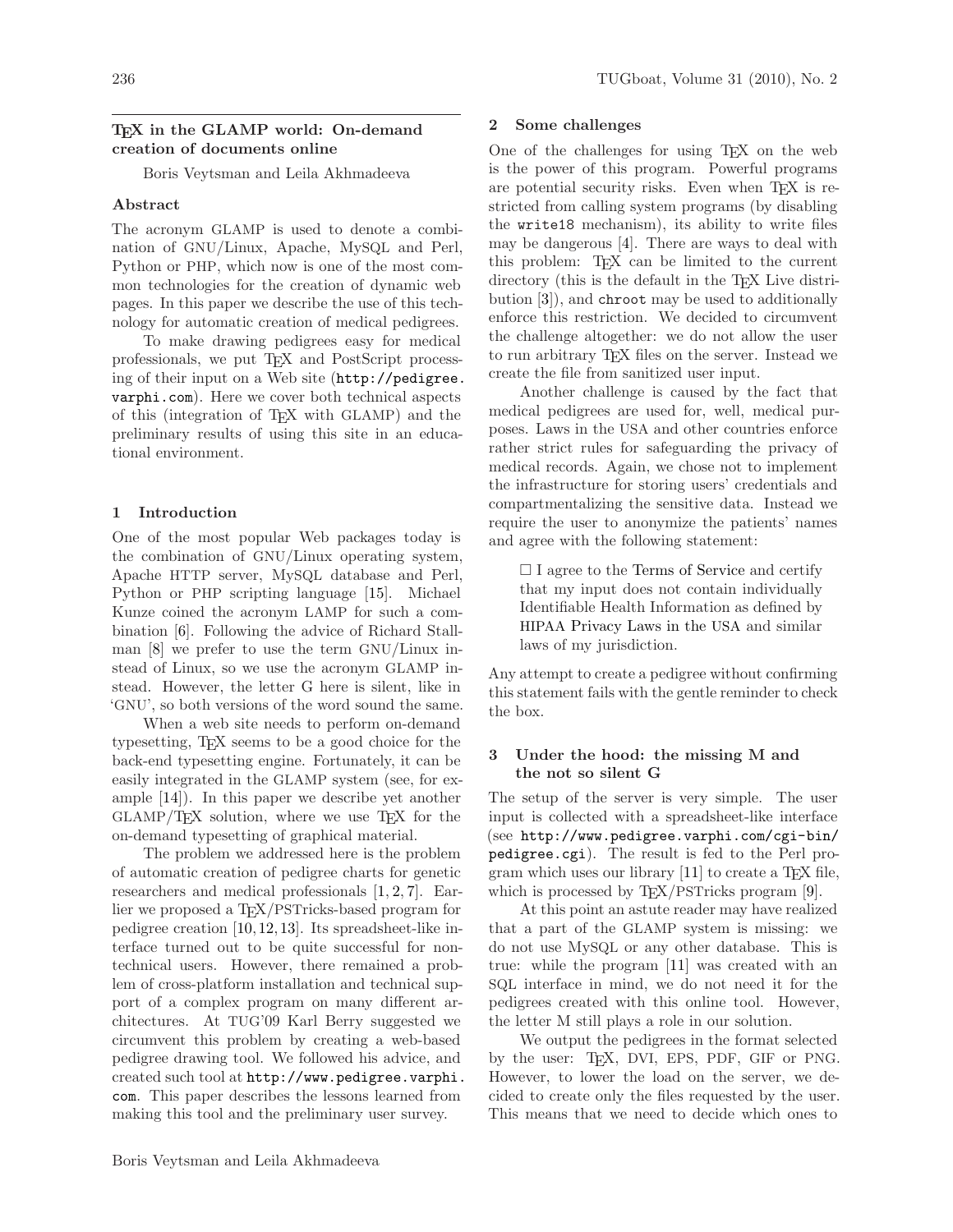| PSTOIMG = pstoimg -density 300 -antialias $\setminus$ |
|-------------------------------------------------------|
| -aaliastext -transparent                              |
| $\lambda$ .dvi: $\lambda$ .tex                        |
| latex \$<                                             |
| $\%$ .ps: $\%$ .dvi                                   |
| dvips -T"WIDTH cm, HEIGHT cm" -o \$0 \$<              |
| $\sqrt[6]{.}$ pdf: $\sqrt[6]{.}$ ps                   |
| ps2pdf \$<                                            |
| $\%$ . png: $\%$ . ps                                 |
| \$(PSTOIMG) -type png \$<                             |
| $\%$ .gif: $\%$ .ps                                   |
| \$(PSTOIMG) -type gif \$<                             |
| .SECONDARY: chart.ps chart.dvi                        |
|                                                       |

<span id="page-1-0"></span>Figure 1: Makefile for pedigree creation

generate— or regenerate if the input has been updated. The trusted Unix make utility is the best tool for this purpose (and it starts with M!). So our program creates a special Makefile in the working directory (Figure [1\)](#page-1-0). Note the special markers WIDTH and HEIGHT: since PSTricks has trouble communicating with T<sub>EX</sub> to tell it the dimensions of the chart, we calculate them separately and give them as options to dvips. In this way we can create charts exceeding "standard" paper dimensions.

The Makefile in Figure [1](#page-1-0) uses the program pstoimg. This is actually a wrapper around Ghostscript; it is distributed as a part of the latex2html package [\[5\]](#page-2-10). Therefore the letter G in our version of GLAMP may not be silent after all.

#### 4 Preliminary user survey

To test our program, we used the site [http://www.](http://www.pedigree.varphi.com) [pedigree.varphi.com](http://www.pedigree.varphi.com) during the classes at Bashkir State Medical University, Russia. There were 33 participants: 20 Russian-speaking fourth year students, 6 English-speaking fourth year students, 7 Englishspeaking first year students. The first year students were taking a Genetics course, and the fourth year students were taking a Clinical Neurology course. For the first year students this was the first introduction to medical pedigrees, while the fourth year students had some experience with manual creation of pedigrees in earlier courses. All students were asked to create their own pedigrees with our online tool. Additionally, the fourth year students used the tool to create pedigrees of their patients to be included in the patients' medical chart. The plotting of a patient's pedigree for the academic medical chart is a standard part of the curriculum for clinical classes. Usually this chart is created manually.

The students were asked to fill a questionnaire about their experiences. Some of their answers are shown in Table [1.](#page-1-1)

| Question             | Yes     | $\rm No$ | Not Sure |
|----------------------|---------|----------|----------|
| 1. Did you manage    | 83.9%   | 16.1%    |          |
| to create your first |         |          |          |
| pedigree yourself?   |         |          |          |
| 2. Do you plan to    | 93.9%   | $6.1\%$  |          |
| use this program     |         |          |          |
| in your studies?     |         |          |          |
| 3. Do you plan to    | 75.8%   | $3.0\%$  | $21.2\%$ |
| use this program     |         |          |          |
| in your future work? |         |          |          |
| 4. Do you like the   | $100\%$ |          |          |
| chart you drew       |         |          |          |
| with the program?    |         |          |          |

<span id="page-1-1"></span>Table 1: Questionnaire answers

| Class                 | Number of responses |
|-----------------------|---------------------|
| <b>Biology</b>        | 27                  |
| Genetics              | 24                  |
| Neurology             | 19                  |
| Internal diseases     | 4                   |
| Oncology              | 3                   |
| Obstetrics            | 3                   |
| Psychiatry            | $\mathfrak{D}$      |
| All clinical subjects |                     |

<span id="page-1-2"></span>Table 2: Students' responses about the classes that can benefit from the use of the pedigree drawing program

The ease of use of the program was assessed by question 1 in Table [1](#page-1-1) and by some specific questions. We asked the students how much time it took to create their first pedigree chart. The answers varied from 2 minutes to 40 minutes with the average of 19 minutes. We also asked the students to rate the ease of use of the software on a scale from 0 (impossible) to 10 (no problem at all). The answers varied from 5 to 10 with the average of 8.9.

Those participants who answered affirmatively to question 2 in Table [1](#page-1-1) ("Do you plan to use this program in your studies?") were asked to specify for which disciplines they would like to use the software. It was an open-ended question: the students wrote in the answers. Their responses are summarized in Table [2.](#page-1-2)

The students were asked the traditional question, what they liked and disliked the most about the software (open-ended questions). Their answers are shown in Table [3.](#page-2-11) Some of the problems found by the students are corrected in the recent version of the program. For example, it is now possible to save the results and return to the pedigree later.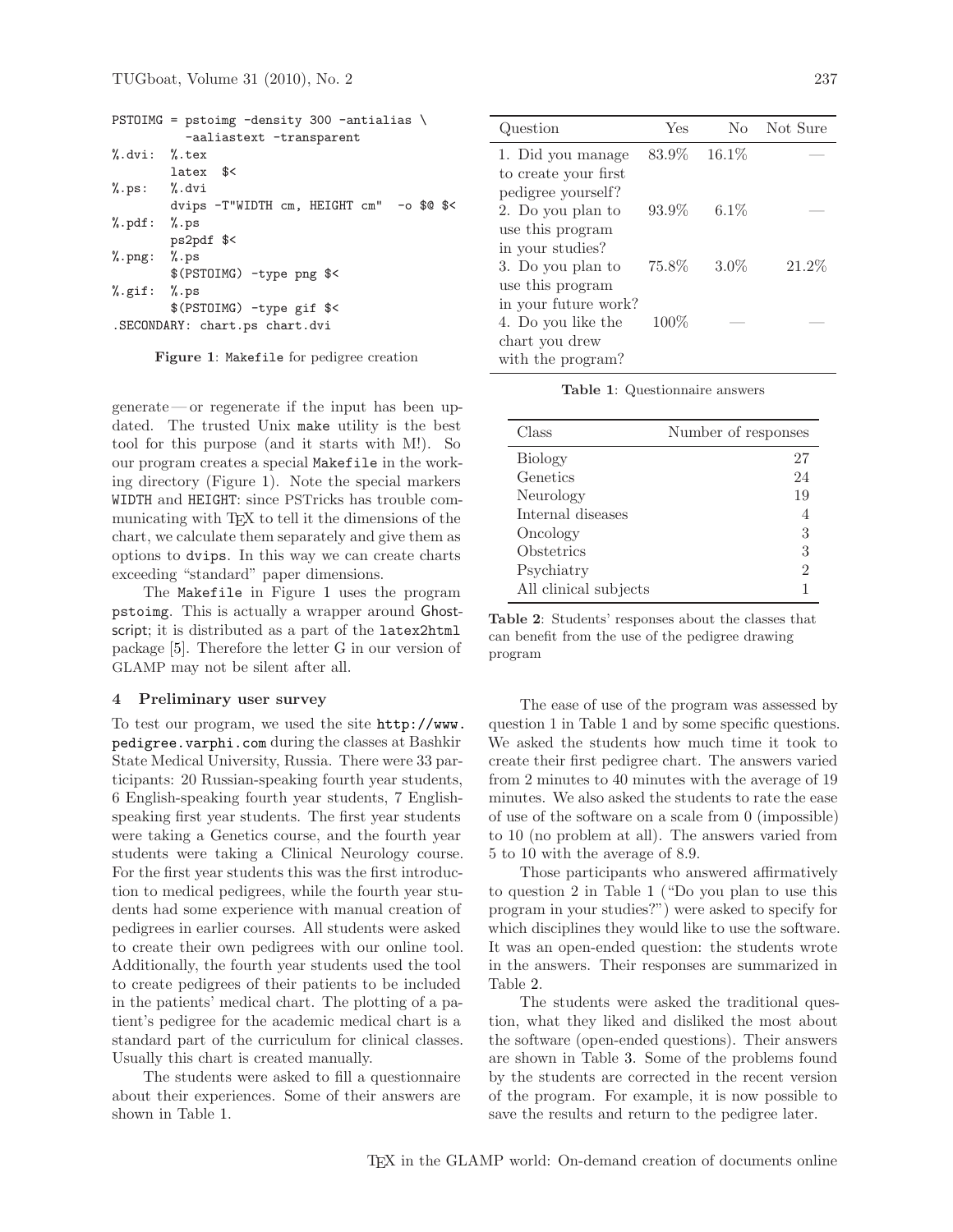| Feature                            | Number of responses |  |  |
|------------------------------------|---------------------|--|--|
| What did you like most?            |                     |  |  |
| Easy to use                        | 26                  |  |  |
| Fast                               | 13                  |  |  |
| Functionality                      | 12                  |  |  |
| Free                               | 7                   |  |  |
| Beautiful results                  | 6                   |  |  |
| Exact                              | 5                   |  |  |
| Many output formats                | 1                   |  |  |
| Helps in genetic studies           | 1                   |  |  |
| What did you dislike most?         |                     |  |  |
| English only                       | 12                  |  |  |
| Sometimes freezes                  | 3                   |  |  |
| Cramped text                       | $\overline{2}$      |  |  |
| Online only                        | $\overline{2}$      |  |  |
| Only genetic relatives are plotted | $\overline{2}$      |  |  |
| Cannot save the input              | $\overline{2}$      |  |  |

<span id="page-2-11"></span>Table 3: Features of the software most liked or disliked by the students

We asked the students to rate their general impression from the software on the scale from 0 (miserable) to 10 (outstanding). The answers varied from 7 to 10 with the average being 8.9.

Some pedigrees created by the students participated in the study are shown in Figure [2.](#page-3-4)

## 5 Conclusions

TEX is a natural typesetting engine in the GLAMP world. Our experience shows that it can be used not only for creating texts, but also for creating graphical materials with charts like those for medical pedigrees. Our web site [http://www.pedigree.varphi.](http://www.pedigree.varphi.com) [com](http://www.pedigree.varphi.com) demonstrates this point. We were successful in using it for teaching medical students. Our preliminary user survey demonstrates the potential of the online tool for teaching, research, genetic consulting and medical care.

## Acknowledgements

One of the authors (LA) would like to acknowledge the support from TUG, Russian Federation President's Board for Support of Young Russian Scientists and Scientific Schools (grant MD-1195.2008.7), Russian Foundation for Basic Research (grants 06- 04-58811-z, 08-04-09280-mob-z, 09-04-08060-z, 10- 04-08177-z) and Ministry of Education and Science of the Russian Federation (grant 1256).

#### <span id="page-2-2"></span>References

[1] Robin L. Bennett, Kathryn Steinhaus French, Robert G. Resta, and Debra Lochner Doyle. Standardized human pedigree nomenclature: Update and assessment of the recommendations of the National Society of Genetic Counselors. J. Genet. Counsel., 17(424–433), 2008.

- <span id="page-2-3"></span>[2] Robin L. Bennett, Kathryn A. Steinhaus, Stefanie B. Uhrich, Corrine K. O'Sullivan, Robert G. Resta, Debra Lochner-Doyle, Dorene S. Markei, Victoria Vincent, and Jan Hamanishi. Recommendations for standardized human pedigree nomenclature. Am. J. Hum. Genet., 56(3):745–752, 1995.
- <span id="page-2-7"></span>[3] Karl Berry, ed. The T<sub>F</sub>X Live Guide. TUG, July 2010. <http://tug.org/texlive>.
- <span id="page-2-6"></span>[4] Stephen Checkoway, Hovav Shacham, and Eric Rescorla. Are text-only data formats safe? Or, use this LAT<sub>EX</sub> class file to pwn your computer. In Leet'10. 3 USENIX Workshop on Large Scale Exploits and Emergent Threats, April 2010. [http://www.usenix.org/event/](http://www.usenix.org/event/leet10/tech/tech.html) [leet10/tech/tech.html](http://www.usenix.org/event/leet10/tech/tech.html).
- <span id="page-2-10"></span>[5] Nikos Drakos and Ross Moore. The L<sup>A</sup>TEX2HTML Translator, March 2005. [http://mirror.ctan.org/support/](http://mirror.ctan.org/support/latex2html) [latex2html](http://mirror.ctan.org/support/latex2html).
- <span id="page-2-0"></span>[6] Michael Kunze. Freeware web publishing system. c't, 12:230, 1998. English translation is available at [http://web.archive.org/web/](http://web.archive.org/web/20071212203835/http://www.heise.de/ct/english/98/12/230/) [20071212203835/http://www.heise.de/ct/](http://web.archive.org/web/20071212203835/http://www.heise.de/ct/english/98/12/230/) [english/98/12/230/](http://web.archive.org/web/20071212203835/http://www.heise.de/ct/english/98/12/230/).
- <span id="page-2-4"></span>[7] Robert G. Resta. The crane's foot: The rise of the pedigree in the human genetics. J. Genetic Couns., 2(4):235–260, 1993.
- <span id="page-2-1"></span>[8] Richard M. Stallman. Some confusing or loaded words and phrases to avoid (or use with care). [http://www.gnu.org/](http://www.gnu.org/philosophy/words-to-avoid.html) [philosophy/words-to-avoid.html](http://www.gnu.org/philosophy/words-to-avoid.html), 2010.
- <span id="page-2-9"></span>[9] Boris Veytsman and Leila Akhmadeeva. Creating Medical Pedigrees with PSTricks and L<sup>A</sup>TEX, July 2007. [http://mirror.ctan.org/](http://mirror.ctan.org/graphics/pstricks/contrib/pedigree/pst-pdgr) [graphics/pstricks/contrib/pedigree/](http://mirror.ctan.org/graphics/pstricks/contrib/pedigree/pst-pdgr) [pst-pdgr](http://mirror.ctan.org/graphics/pstricks/contrib/pedigree/pst-pdgr).
- <span id="page-2-5"></span>[10] Boris Veytsman and Leila Akhmadeeva. Drawing medical pedigree trees with T<sub>EX</sub> and PSTricks. TUGboat, 28(1):100–109, 2007. [http://www.tug.org/TUGboat/Articles/](http://www.tug.org/TUGboat/Articles/tb28-1/tb88veytsman-pedigree.pdf) [tb28-1/tb88veytsman-pedigree.pdf](http://www.tug.org/TUGboat/Articles/tb28-1/tb88veytsman-pedigree.pdf).
- <span id="page-2-8"></span>[11] Boris Veytsman and Leila Akhmadeeva. A Program for Automatic Pedigree Construction with pst-pdgr. User Manual and Algorithm Description, July 2007. [http://mirror.ctan.](http://mirror.ctan.org/graphics/pstricks/contrib/pedigree/pedigree-perl) [org/graphics/pstricks/contrib/pedigree/](http://mirror.ctan.org/graphics/pstricks/contrib/pedigree/pedigree-perl) [pedigree-perl](http://mirror.ctan.org/graphics/pstricks/contrib/pedigree/pedigree-perl).